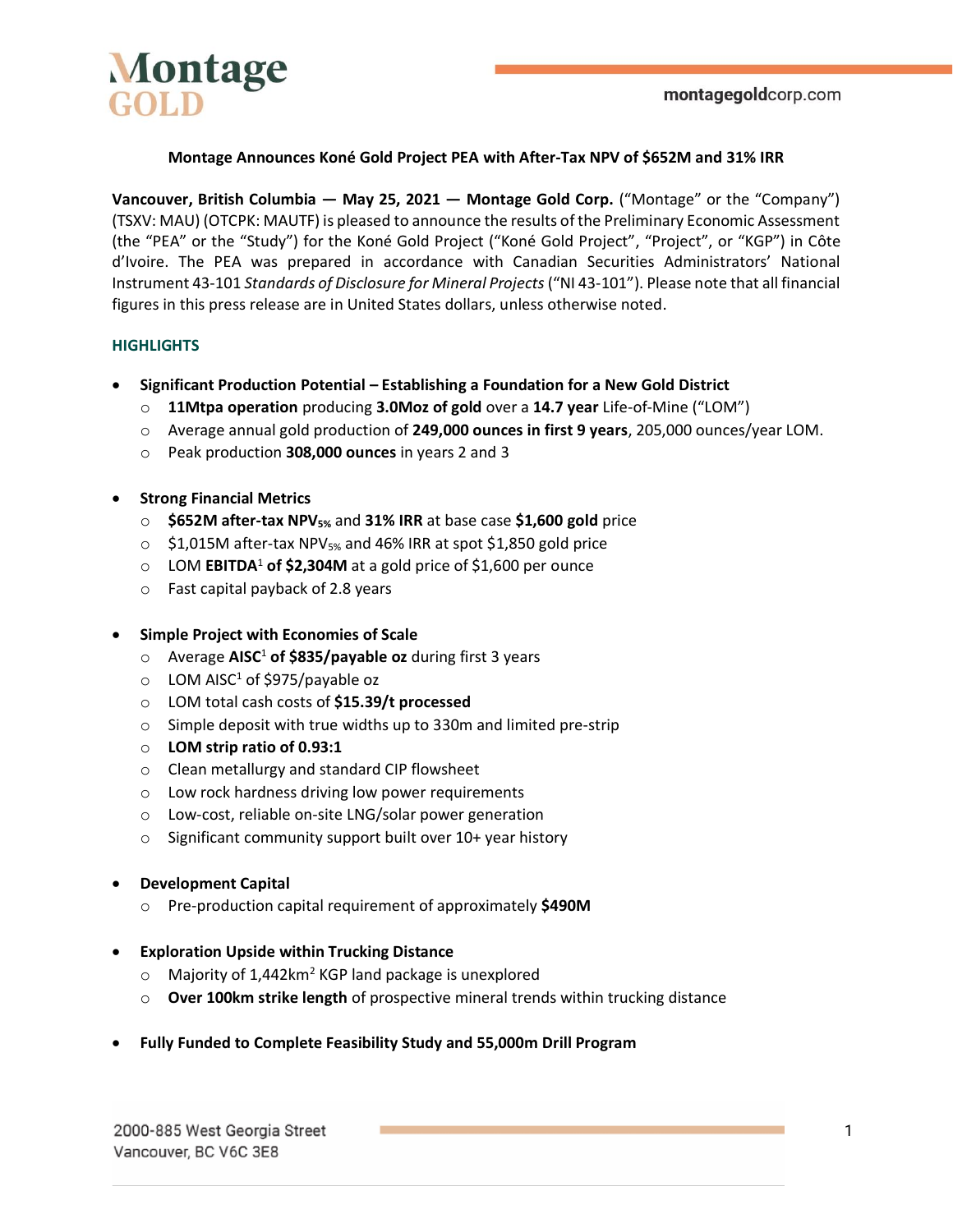**Hugh Stuart, Montage CEO commented**, "Since its listing in October 2020, Montage has moved quickly and efficiently to demonstrate that the Koné Gold Project has the potential to be one of the largest gold projects in Africa situated within a highly prospective emerging district.

"The PEA shows that Koné has the potential to produce over 200,000 ounces/year LOM with 249,000 ounces/year for the first 9 years delivering solid economics with after-tax NPV<sub>5%</sub> of \$652M and an IRR of 31% at \$1,600/oz gold.

"The key drivers of this are the simplicity of the project with true mineralised widths up to 330m, solid metallurgy lending itself to a standard flowsheet and low operating costs and a low-cost on-site power source. It is also important to note that the PEA represents a snapshot in time and the resource base has the potential to grow further.

"With this important milestone achieved, we will continue to move forward to deliver the Feasibility Study on the Koné Gold Project by the end of 2021. Infill drilling to upgrade the resource to the Indicated Resource category (and potentially form the basis for Mineral Reserves) is 80% complete and we continue to expect a high degree of resource conversion. Notably, the PEA pit design takes over 90% of the Inferred Mineral Resource and current drilling is targeting extensions to the resource model. Geotechnical and hydrogeological drilling is ongoing, metallurgical sampling is complete and given the detail of work within the PEA, Lycopodium will proceed directly to feasibility level design for the project.

"In parallel with the Feasibility Study we will also push ahead with permitting and begin the preparation of the mining permit application to tender in parallel with the Environmental and Social Impact Assessment ("ESIA") in Q4 of this year. Finally, now that we have a detailed estimate on capital requirements to develop the Koné Gold Project we will begin to have more in depth discussions with project finance providers."

Summary operating and financial metrics from the PEA are presented i[n Table 1](#page-2-0) below. A summary model with annual projections over the project life has been included as [Appendix 1](#page-18-0) to this release.

*Note: The PEA is preliminary in nature, includes inferred mineral resources that are considered too speculative geologically to have the economic considerations applied to them that would enable them to*  be categorized as mineral reserves, and there is no certainty that the PEA will be realized. Mineral *resources that are not mineral reserves do not have demonstrated economic viability.*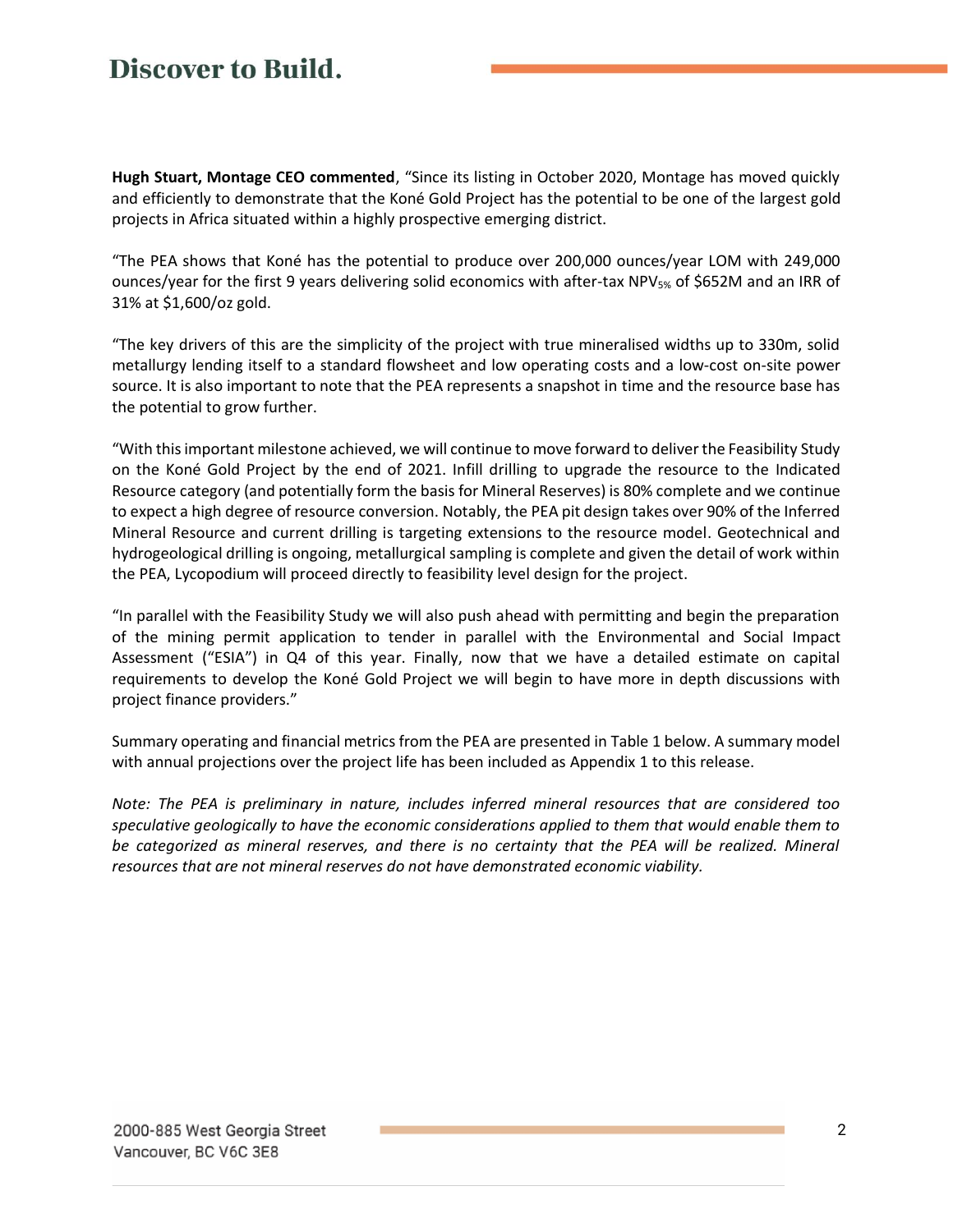| Table 1 – PEA Summary Metrics |  |  |
|-------------------------------|--|--|
|-------------------------------|--|--|

<span id="page-2-0"></span>

| <b>Metrics</b>                                     | <b>Units</b>      | <b>Results</b> |
|----------------------------------------------------|-------------------|----------------|
| <b>Pit Optimization Gold Price Assumption</b>      | $\frac{2}{3}$ /oz | \$1,250        |
| Financial Model Base Case Gold Price               | 5/oz              | \$1,600        |
| Life of Mine                                       | years             | 14.7           |
| <b>Total Mineralized Material Mined</b>            | Mt                | 161.1          |
| <b>Contained Gold</b>                              | koz               | 3,370          |
| <b>Strip Ratio</b>                                 | w:o               | 0.93:1         |
| <b>Annual Mining Rate</b>                          | Mtpa              | 35.0           |
| Annual Milling Rate (Mill Throughput)              | Mtpa              | 11.0           |
| Average Head Grade, first 3 years                  | Au g/t            | 0.94           |
| Average Head Grade, first 9 Years                  | Au g/t            | 0.79           |
| Average Head Grade, LOM                            | Au g/t            | 0.65           |
| Processing Recovery, first 3 Years                 | $\%$              | 91.2%          |
| Processing Recovery, first 9 Years                 | $\%$              | 90.2%          |
| Processing Recovery, LOM                           | $\%$              | 89.4%          |
| <b>Total Gold Production, LOM</b>                  | koz               | 3,012          |
| <b>Average Gold Production, first 3 years</b>      | koz/yr            | 294            |
| <b>Average Gold Production, first 9 years</b>      | koz/yr            | 249            |
| <b>Average Gold Production, LOM</b>                | koz/yr            | 205            |
| Mining Cost Per Tonne Mined, LOM                   | \$/t, mined       | \$2.90         |
| Mining Cost Per Tonne Processed, LOM               | \$/t, processed   | \$5.39         |
| Processing Cost, LOM (including rehandle)          | \$/t, processed   | \$7.20         |
| G&A, LOM                                           | \$/t, processed   | \$0.86         |
| Royalties, LOM                                     | \$/t, processed   | \$1.93         |
| <b>Total Cash Costs, LOM</b>                       | \$/t, processed   | \$15.39        |
| Average Cash Costs <sup>1</sup> , first 3 years    | \$/payable oz     | \$701          |
| Average Cash Costs <sup>1</sup> , LOM              | \$/payable oz     | \$827          |
| Average AISC <sup>1</sup> , first 3 years          | \$/payable oz     | \$835          |
| Average AISC <sup>1</sup> , LOM                    | \$/payable oz     | \$975          |
| Initial Capital Expenditure                        | \$M               | \$489.9        |
| Sustaining Capital (incl. Closure)                 | \$M               | \$444.9        |
| NPV <sub>5%</sub> , pre-tax (100%)                 | \$M               | \$928.7        |
| Pre-tax IRR                                        | %                 | 45.1%          |
| NPV <sub>5%</sub> , after-tax (100%)               | \$M               | \$652.2        |
| <b>After-tax IRR</b>                               | %                 | 30.9%          |
| <b>Payback Period</b>                              | years             | 2.8            |
| Average Annual EBITDA <sup>1</sup> , first 3 years | \$M               | \$261.5        |
| Average Annual EBITDA <sup>1</sup> , first 9 years | \$M               | \$187.7        |
| LOM EBITDA <sup>1</sup>                            | \$M               | \$2,304.3      |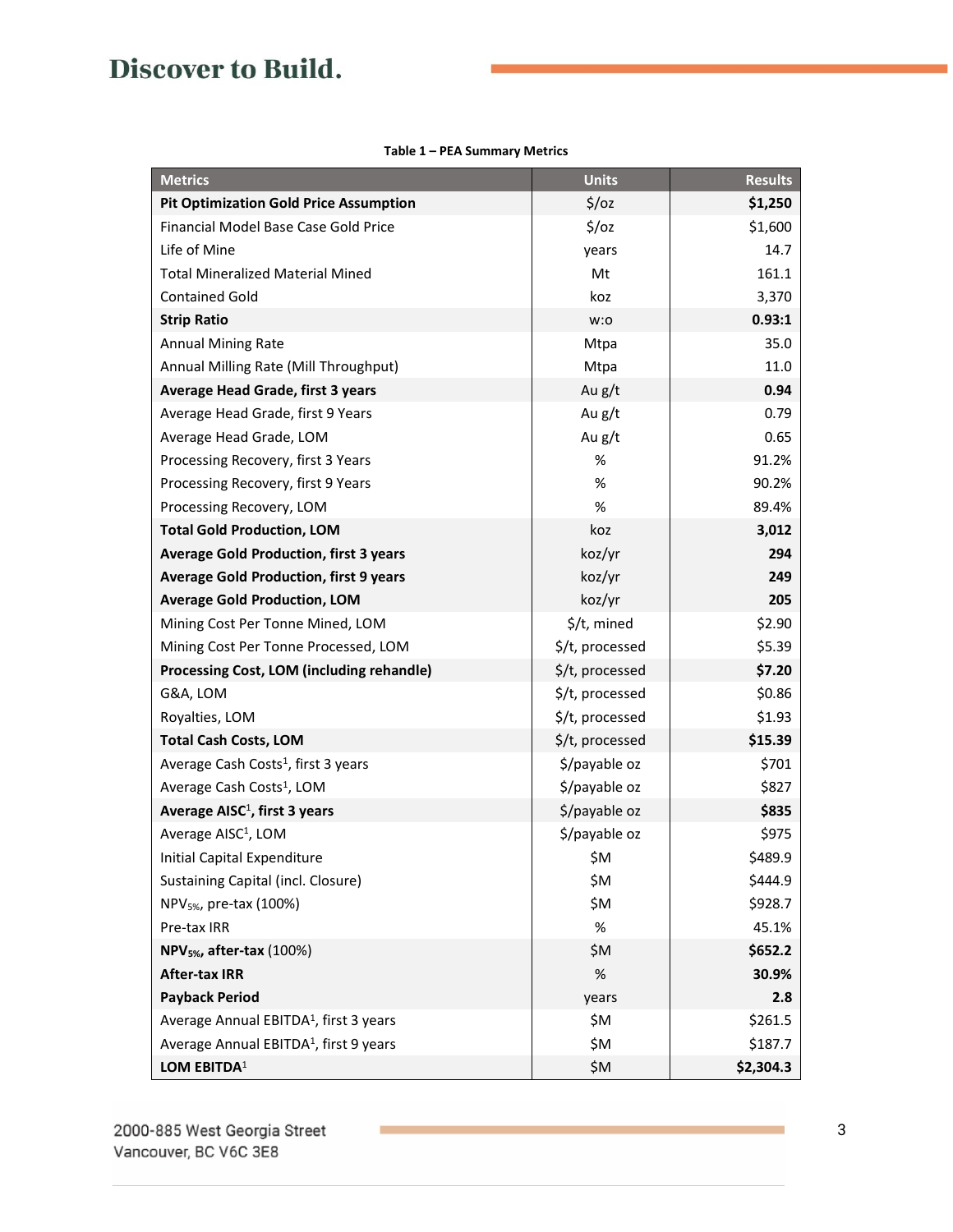### **DETAILS**

### **Koné Gold Project Overview**

The Koné Gold Project is located approximately 590km north-west of Abidjan [\(Figure 1\)](#page-3-0), the commercial capital of Côte d'Ivoire. The Project comprises one exploration permit (PR262) covering 290km<sup>2</sup> and four exploration permit applications covering a further  $1,152km^2$  within trucking distance of Koné [\(Figure 1\)](#page-3-0).

The communities of Fadiadougou and Batogo lie 5km east and west respectively of the resource area with the nearest major centre at Séguéla, 80km to the south. The Project area is accessible year-round with an asphalt highway within a kilometre of the proposed plant location.

The Project area is characterized by moderate relief, lying between 200m and 420m above sea level and is largely devoid of habitation with subsistence farming and cashew plantations the dominant land use.



**Figure 1: Location of Koné Gold Project**

#### <span id="page-3-0"></span>**Mineral Resource Estimate**

Recoverable resources were estimated (effective date of January 27, 2021) for the Koné deposit by Multiple Indicator Kriging (MIK) by MPR Geological Consultants Pty Ltd. based on 40,540m drilling completed up to December 31, 2020.

[Table 2](#page-4-0) shows the Inferred Mineral Resource estimates at a range of cut-off grades reported within an optimal pit shell generated at a gold price of \$1,500/oz. The estimates are classified as Inferred and are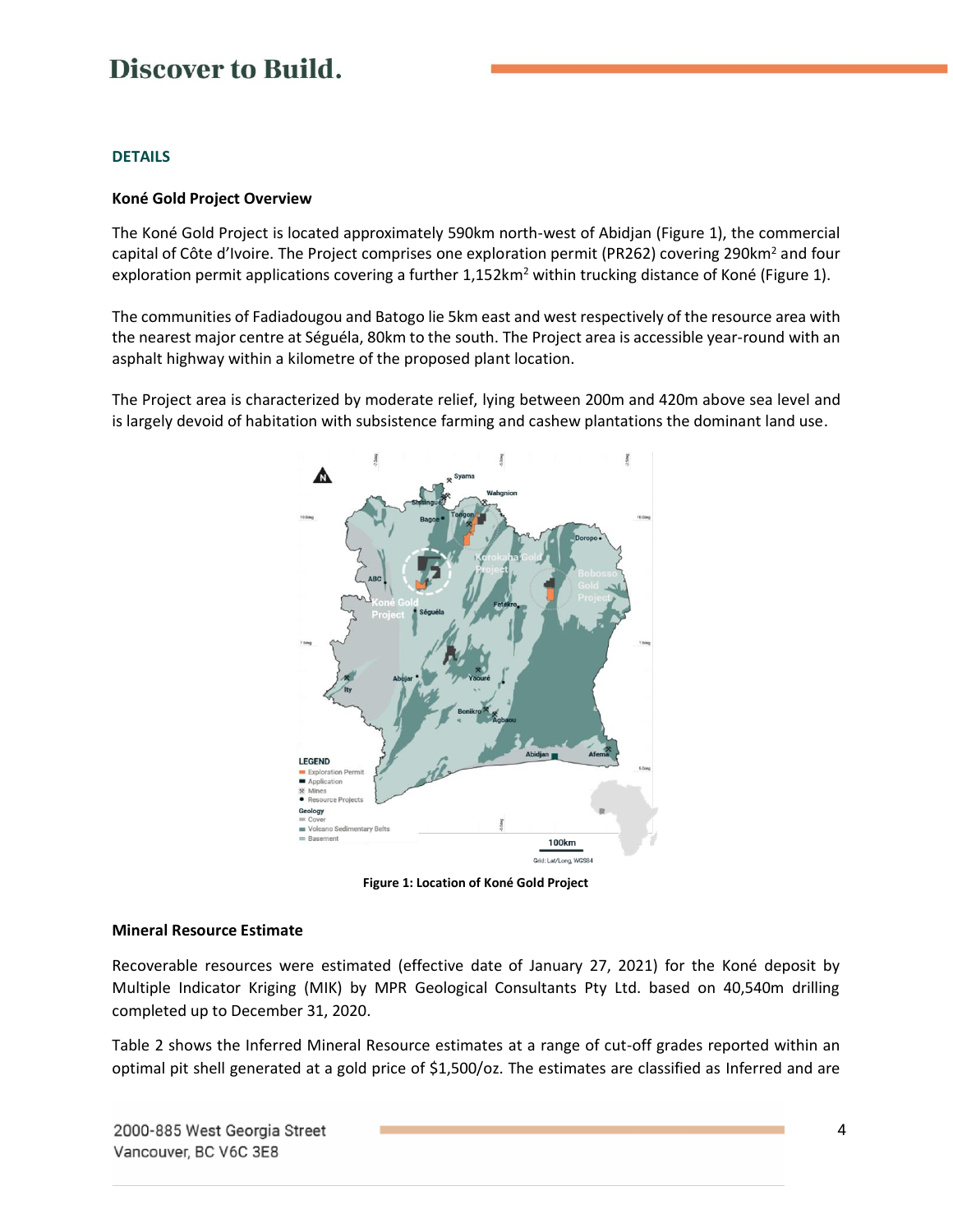<span id="page-4-0"></span>now reported on a base case cut off grade to 0.2g/t to align better with the planned mining/processing scenario.

| <b>Cut-off Grade</b> | <b>Inferred Mineral Resources (January 2021)</b> |          |               |  |
|----------------------|--------------------------------------------------|----------|---------------|--|
| Au $g/t$             | Mt                                               | Au $g/t$ | <b>Au Moz</b> |  |
| 0.1                  | 255                                              | 0.51     | 4.18          |  |
| 0.2                  | 211                                              | 0.59     | 4.00          |  |
| 0.3                  | 161                                              | 0.69     | 3.57          |  |
| 0.4                  | 123                                              | 0.80     | 3.16          |  |
| 0.5                  | 95.6                                             | 0.90     | 2.77          |  |
| 0.6                  | 74.1                                             | 1.0      | 2.38          |  |
| 0.7                  | 57.5                                             | 1.1      | 2.03          |  |
| 0.8                  | 44.7                                             | 1.2      | 1.72          |  |

#### **Table 2 – Inferred Mineral Resource Estimate**

Notes

- 1. The figures in this tables are rounded to reflect the precision of the estimates and include rounding errors.
- 2. Inferred Mineral Resources are reported in accordance with NI 43-101 with an effective date of January 27, 2021.
- 3. The Inferred Mineral Resources are reported on a 100% basis and are constrained within an optimal pit shell generated at a gold price of US\$1,500/ounce.
- 4. The identified Mineral Resources are classified according to the "CIM" definitions of Inferred Mineral Resources.
- 5. The Inferred Mineral Resource statement was prepared by Mr. Jonathon Abbott of MPR Geological Consultants who is a Qualified Person as defined by NI 43-101.
- 6. Mineral Resources that are not Mineral Reserves do not necessarily demonstrate economic viability.
- 7. The estimates at  $0.2g/t$  cut-off grade represent the base case or preferred scenario.

#### **Preliminary Economic Assessment Overview**

The PEA is based on an open-pit gold mine feeding a gold processing facility [\(Figure 2\)](#page-5-0). The Project will produce an average of approximately 205,000 ounces of gold per year over the life of the mine. The initial life of the Project is 14.7 years with upside potential through regional exploration and identification of satellite pits targeted at higher grades that can be mined and trucked to a central processing facility.

Initial capital to fund construction and commissioning is estimated at \$490 million with total capital estimated at \$935 million over the LOM including closure costs. All-in sustaining costs<sup>1</sup> are estimated at \$835 per ounces during the first three years of the Project, well below the current industry average and \$975 per ounce over the life of the Project. Process costs of just \$7.20/t position the Project to take advantage of processing satellite pits identified through exploration.

The financial analysis performed from the results of this PEA demonstrates the economic viability of the Koné Gold Project using the base case gold price assumption of \$1,600 per ounce. This results in an aftertax net present value cashflow at a 5% discount rate (NPV<sub>5%</sub>) of \$652 million and an after-tax IRR of 31%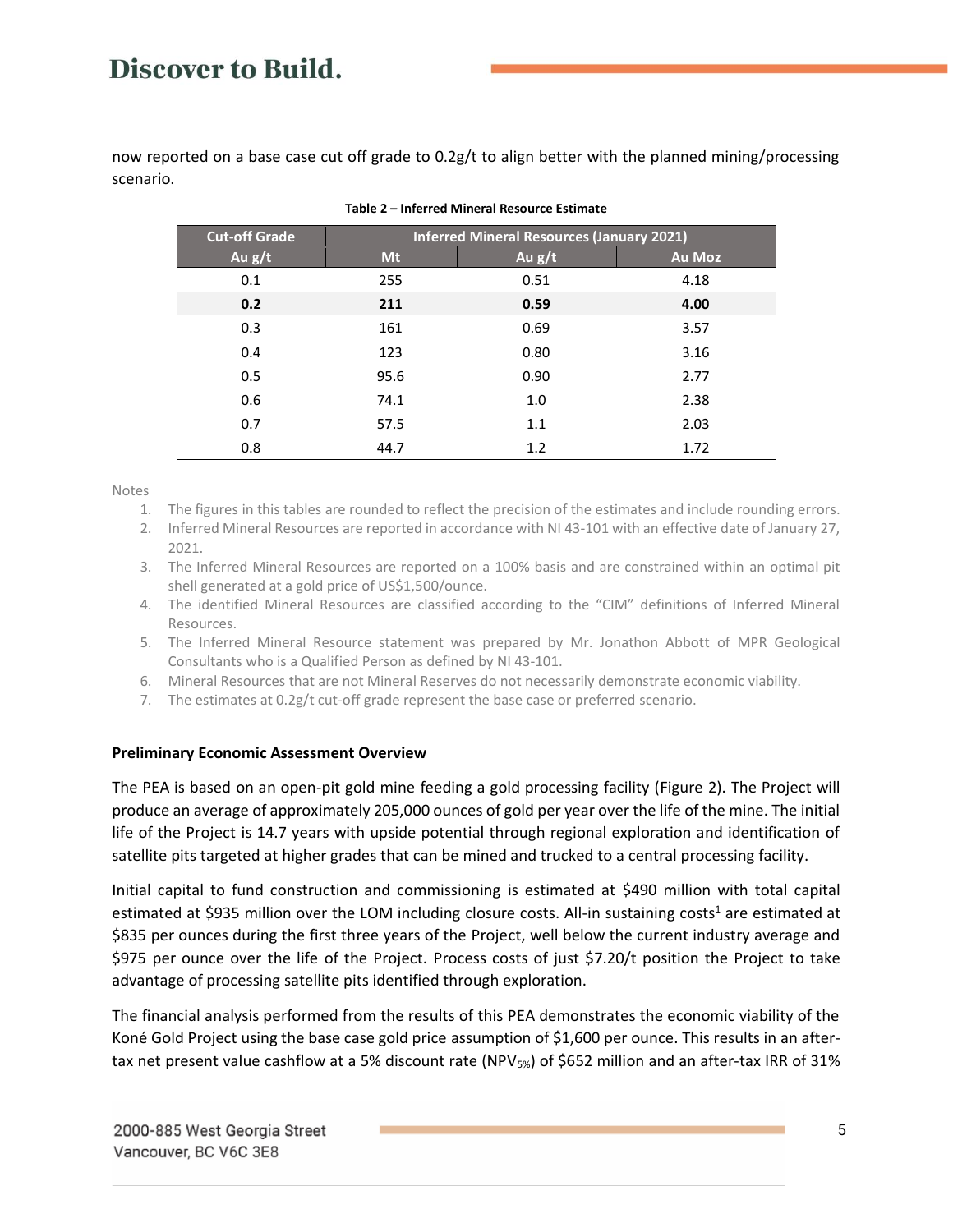(both on a 100% basis). Tables 2 and 3 below detail the operational and financial metrics defined by the study.

The Company believes there are additional opportunities to further strengthen the Project through the continued drilling and testing of the existing resource base (which is open at depth) and definition of new targets.

The study was prepared for Montage by Lycopodium Minerals Pty Ltd. Other discipline specific consultants were:

- Mineral Resource Estimate: MPR Geological Consultants Pty Ltd.
- Metallurgical Testwork: SGS Lakefield
- Metallurgical oversight: MPH Minerals Consultancy Ltd.
- Tailings and Water Storage: Knight Piésold Pty Ltd.
- Hydrogeology : GCS (Pty) Ltd.
- 
- 
- Environment: Mineesia Ltd.
	- Mining: Carci Mining Consultants Ltd



<span id="page-5-0"></span>**Figure 2: Koné Site Layout**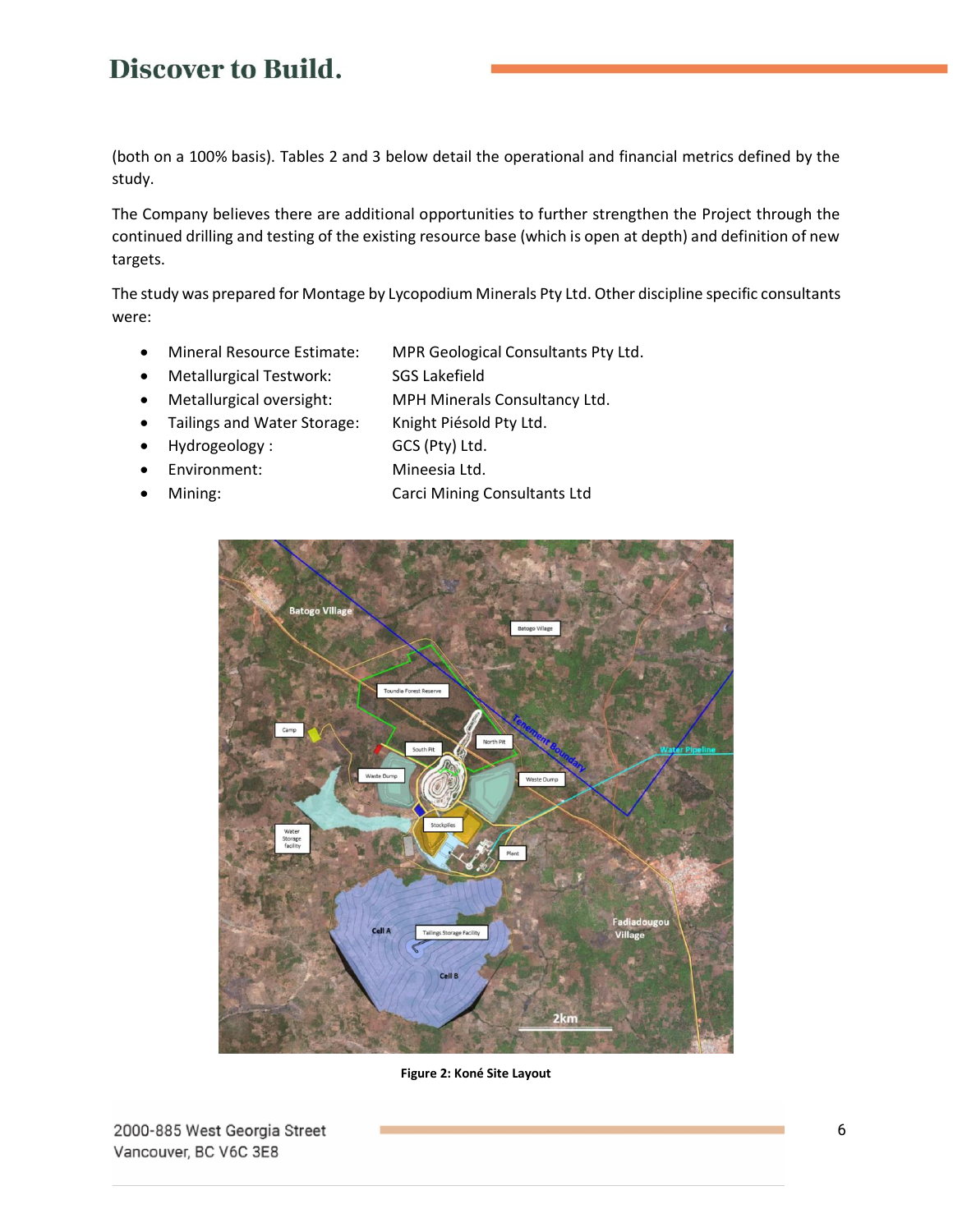## **Mining**

The Koné deposit will be mined via open pit mining using a conventional truck and shovel mining fleet with drill and blasting planned for all material types.

Pit optimisations were completed based on slope angle recommendations from SRK Consulting of 36° for oxide, 65° for transition and 59 to 60° for fresh rock giving an overall slope angle of approximately 55°.

Pit optimisations were run using estimates of processing cost and recovery data. Mining costs were broken into base and incremental mining costs and were built from first principles using knowledge of recent mining contracts operating under similar conditions in West Africa.

A gold price of \$1,250/oz was used for the pit optimisations, along with the following royalty assumptions: i) Sliding scale royalty payable to the government of Côte d'Ivoire; ii) 2% royalty payable to Maverix Metals Inc.; and iii) 0.5% community development fund royalty.



The PEA pit design includes over 90% of the Inferred Mineral Resource as depicted below i[n Figure 3.](#page-6-0)

**Figure 3 – PEA Pit Design vs. Inferred Mineral Resource Shell**

<span id="page-6-0"></span>The operating strategy assumes that mining operations will be carried out by a contractor on a cost per tonne basis utilising a mining fleet comprised of 145t rigid body haul trucks with suitably sized loading units.

Pit designs were completed for the Koné deposit which will be exploited through two pits, a smaller northern pit which reaches a depth of 130m and a larger southern pit which extends to a depth of 470 metres deep. The overall strip ratio for the KGP is 0.93:1[. Figure 4](#page-7-0) shows the mine schedule which is based on a peak 35Mtpa mining rate over a period of nine years. The grade of the processed material in the first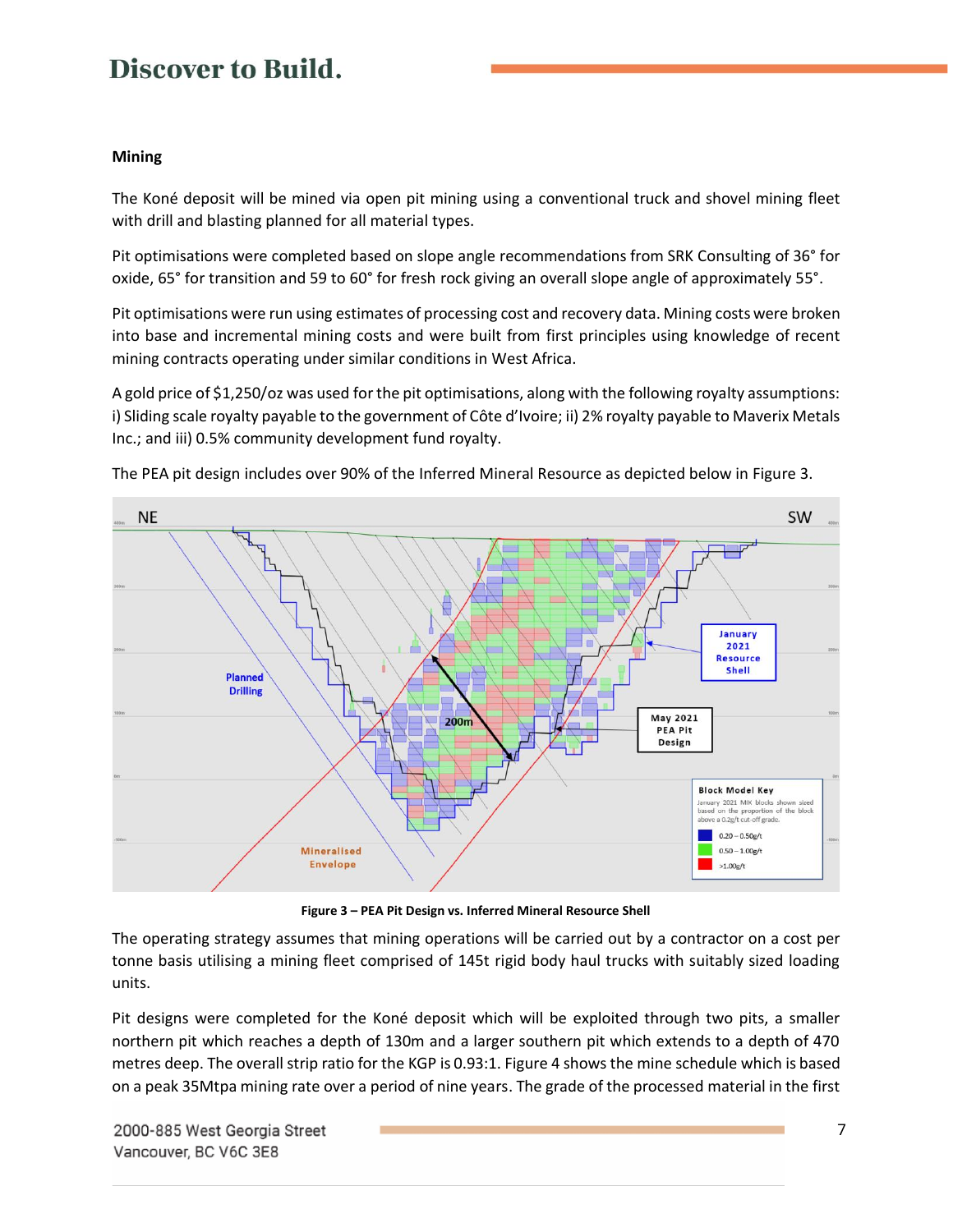nine years is enhanced by using an elevated cut off grade and stockpiling the lower grade material for later processing. [Figure 5](#page-8-0) shows the processing schedule with the higher-grade feed material being processed during the first nine years of mine life with the stockpiled lower grade material processed after the completion of mining operations. [Figure 6](#page-8-1) shows forecasted gold production and processing recoveries.



<span id="page-7-0"></span>**Figure 4 – Mining Schedule**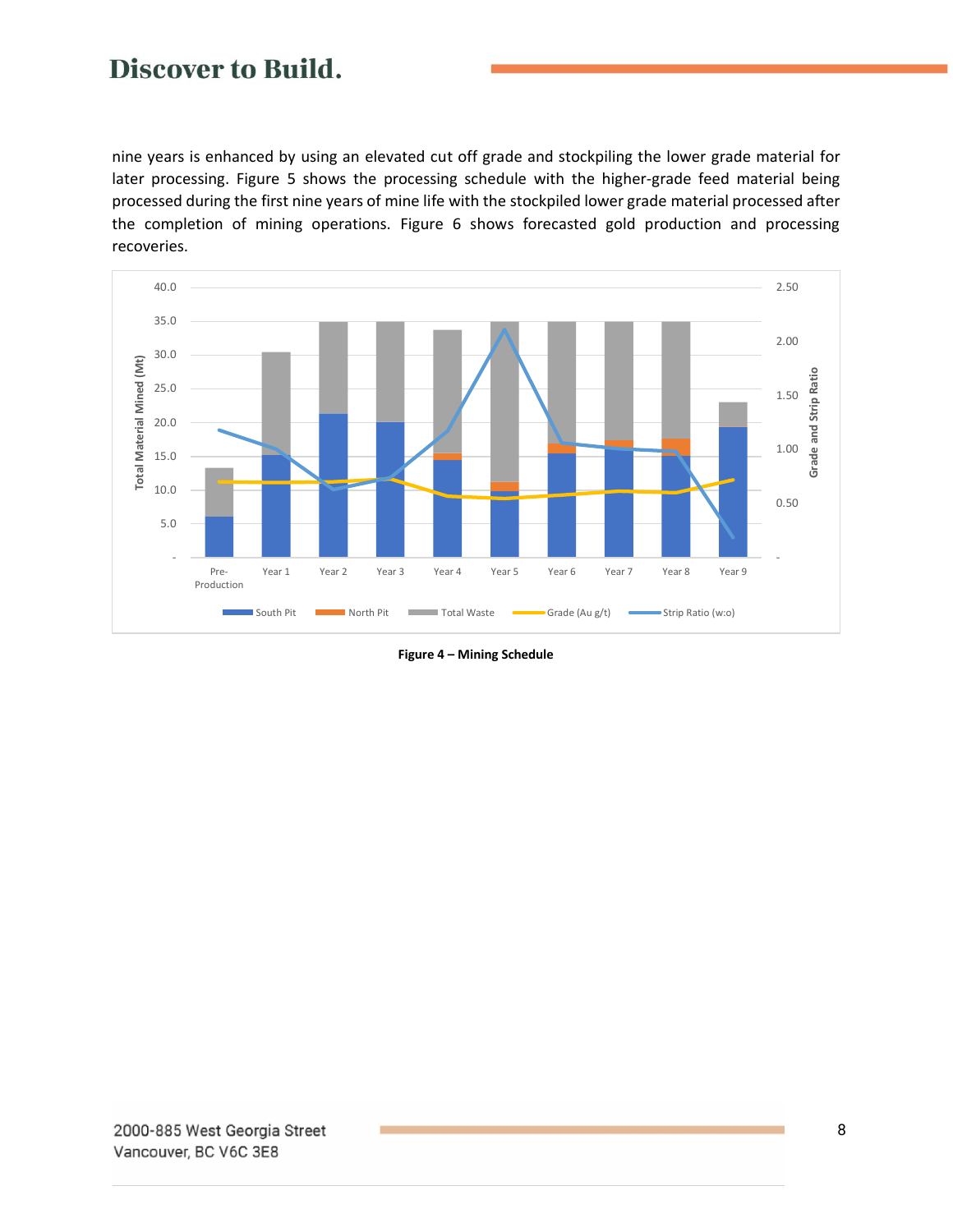

<span id="page-8-0"></span>



<span id="page-8-1"></span>A detailed annual breakdown of mining and processing forecasts is included in [Appendix 1](#page-18-0) to this release.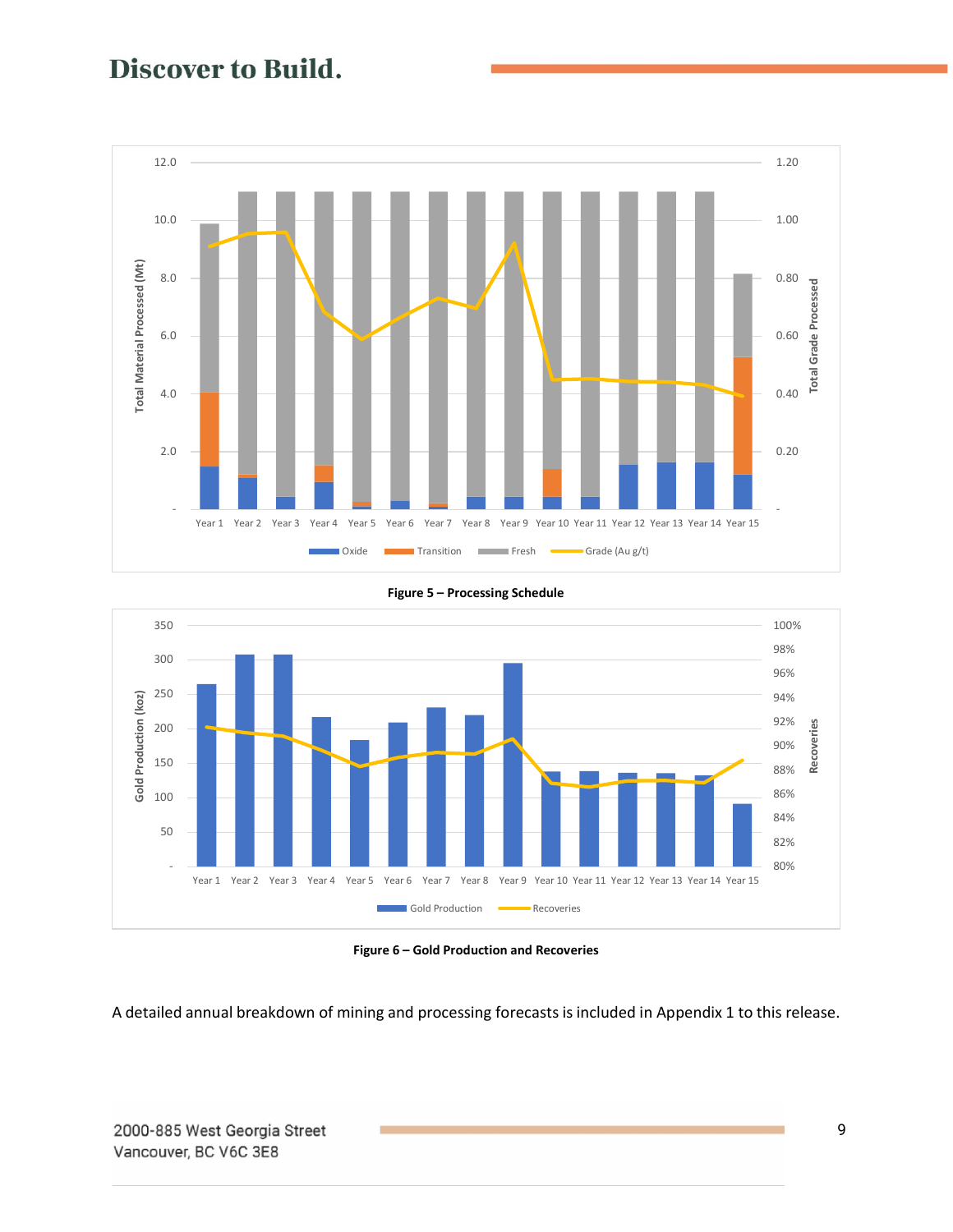### **Metallurgy**

A comprehensive testwork program was carried by SGS Lakefield on 43 comminution and 39 leach optimisation and variability samples representing range of material and rock types at the Koné deposit.

The testwork program demonstrated that the Koné deposit mineralisation can deliver high gold recoveries with low reagent consumptions and medium-low resistance to grinding provide favourable processing economics and a simple flowsheet.

[Table 3](#page-9-0) shows the forecast gold recoveries based and reagent consumptions at the average deposit grades along with reagent consumptions. Forecast gold recoveries were estimated based on predicted residue grades for average feed grades, solution loss of 0.01mg/l Au and carbon fines loss of 0.15%.

Cyanide consumption is low to very low and lime consumption is low for the predominant fresh zone (88%), but higher for the less dominant transition (5%) and oxide (7%) zones.

<span id="page-9-0"></span>

| <b>Oxidation Zone</b> | <b>LOM Plant</b><br><b>Feed</b><br>$(\%)$ | Average<br><b>LOM Grade</b><br>(Au g/t) | <b>Forecast</b><br><b>Recovery</b><br>$(\%)$ | Cyanide<br><b>Consumption</b><br>(kg/t) | <b>Lime</b><br><b>Consumption</b><br>(kg/t) |
|-----------------------|-------------------------------------------|-----------------------------------------|----------------------------------------------|-----------------------------------------|---------------------------------------------|
| Fresh                 | 87%                                       | 0.67                                    | 89.1                                         | 0.18                                    | 0.22                                        |
| Transition            | 5%                                        | 0.57                                    | 91.1                                         | 0.07                                    | 1.45                                        |
| Oxide                 | 8%                                        | 0.63                                    | 94.8                                         | 0.15                                    | 1.99                                        |

#### **Table 3 – Metallurgical Test work Summary**

<span id="page-9-1"></span>[Table 4](#page-9-1) shows the comminution results at grind size of 75 microns. The fresh mineralisation is soft in terms of resistance to ball milling, moderately hard in terms of resistance to SAG milling and crushing with medium abrasivity.

| <b>Test</b>               | <b>Units</b> | Average | <b>SGS Lakefield Classification</b> |
|---------------------------|--------------|---------|-------------------------------------|
| Bond Ball Mill Work Index | kWh/t        | 11.3    | Soft                                |
| <b>SAG Milling Index</b>  | Axb          | 30.0    | Moderate                            |
| Crusher Work Index        | kWh/t        | 15.8    | <b>Medium</b>                       |
| Abrasion Index            | g            | 0.45    | <b>Medium</b>                       |

### **Process Plant**

The process plant design is based on a robust metallurgical flowsheet designed for optimal precious metal recovery. The flowsheet chosen is based on unit operations that are well proven in the industry, (Primary and Secondary crushing, SABC, CIP). The metallurgical testwork conducted to date, has confirmed that the mineralization at Koné deposit is amenable to recovery via conventional cyanidation techniques and carbon adsorption.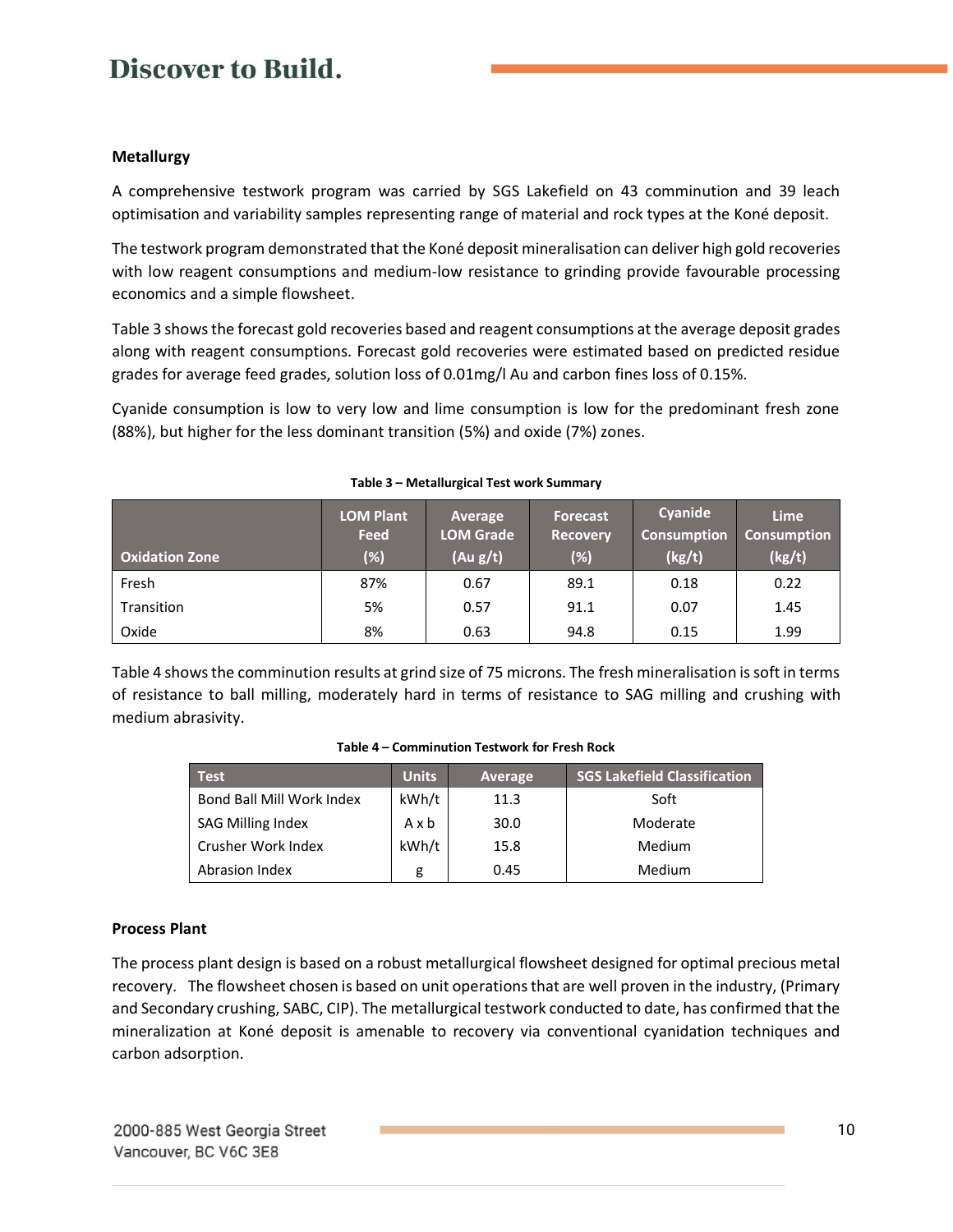The key design criteria for the plant are:

- Nominal throughput of 11.0 Mtpa with a grind size of 80% passing (P<sub>80</sub>) 75  $\mu$ m.
- Process plant availability of 91.3%
- The treatment plant design incorporates the following unit process operations:
	- o Primary and full secondary crushing using a gyratory crusher and two cone crushers to produce a crushed product size P80 of approximately 64mm.
	- $\circ$  A crushed feed stockpile with a nominal live capacity of nominally 21,000 wet tonnes. Three reclaim apron feeders will deliver feed to the milling circuit via conveyor.
	- o A grinding circuit configured as a two-stage circuit with a SAG mill, two closed circuit ball mills and two recycle pebble crushers ("SABC"). The circuit will produce a P<sub>80</sub> grind size of 75  $\mu$ m.
	- $\circ$  Pre-leach thickening to increase the slurry density feeding the leach and carbon in pulp ("CIP") circuit to minimise tankage and reduce overall reagent consumption.
	- o Leach circuit incorporating 14 leach tanks, arranged in two parallel trains of 7 each in series, to provide 36 hours leach residence time, and equipped with external oxygen contacting.
	- o A Kemix Pumpcell CIP circuit for recovery of gold onto carbon, to minimise carbon inventory, gold in circuit and operating costs.
	- $\circ$  20 tonne elution circuit, electrowinning and gold smelting to recover gold from the loaded carbon to produce doré.
	- $\circ$  Tailings thickening to recover and recycle process water from the CIP tailings.
	- o Tailings pumping to the tailings storage facility ("TSF").

### **Project Infrastructure**

### **Water**

Subject to final approval by government authorities, water will be sourced from the nearby Marahoué river, from pit dewatering and a supplementary borefield. Hydrological assessment of the river catchment indicates that the river will have flow in excess of total water demand for eight months of the year.

A water storage facility ("WSF") will be constructed downstream of the mining and processing area to act as the main water storage facility and sediment control dam. The facility will have a capacity of 3.9 Mm<sup>3</sup> (up to the spillway invert level) with a pond area of 110 Ha. A spillway will be provided to safely release excess water from the facility. Water will be recovered from the facility by a floating pontoon mounted pump.

The river abstraction facility will be constructed adjacent to the Marahoué River at a location approximately 26 km east of the WSF. The facility will comprise a sump to capture and allow for harvesting of water. Water will be reclaimed from the facility by a pump mounted on a floating pontoon.

### **Tailings**

The TSF comprises two cells separated by a natural ridgeline, with each cell confined by a cross valley embankment. Initially the northern cell ("TSF A") will be constructed, with the southern cell ("TSF B") constructed later in the mine life to reduce the capital expenditure early in the mine life. Towards the end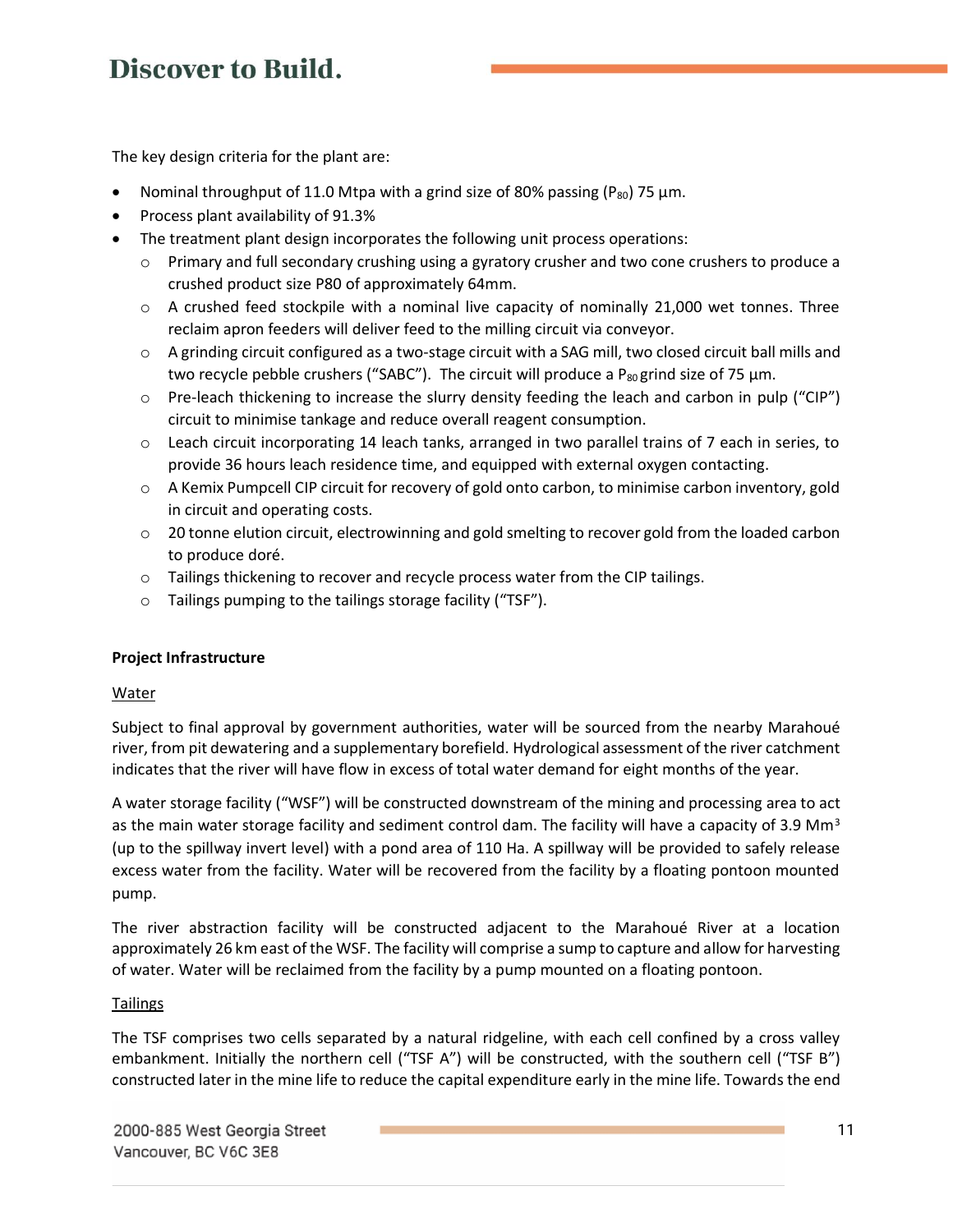of the mine life, the two cells will merge into a single facility, with the confining embankments raised concurrently.

The TSF basins will be lined with HDPE within the normal operating pond areas and a compacted soil liner elsewhere to reduce seepage. In addition, a system of underdrainage, embankment drainage and subliner drainage will be constructed to reduce seepage and aid consolidation of the tailings. Water will be recovered from the supernatant pond by a suction pump with floating intake located in a channel excavated adjacent to an access causeway.

Closure spillways will be formed to prevent water accumulating on the facilities and a waste rock cover will be placed over the tailings prior to topsoiling and revegetation.

### **Power**

An evaluation of power supply options for the development of the Project has been undertaken. The options considered Diesel, HFO and LNG with varying levels of solar PV and battery energy storage integration. A Build Own Operate Transfer (BOOT) contract is the preferred commercial arrangement for the power station supply and an LNG/Solar Hybrid has been assessed as the preferred power station.

The Koné Gold Project process plant is estimated to have a maximum demand of 47.4 MW, an average annual demand of 39 MW with an expected energy consumption of 342GWhr/yr.

The up-front capital cost estimate for this LNG/Solar hybrid power station estimated at \$2.5M with annual repayments of \$14.6M over 10 years. The operating cost is estimated at \$0.076/kWhr. The solar PV and Battery Energy Storage Systems integration is expected to save in the order of 50,000 tonnes/year of CO2 emissions compared to the stand-alone LNG power plant. Dedicated hybrid power station control systems will be utilised to optimise the renewable energy yield whilst ensuring the security and reliability of the power supply is maintained at a very high level.

#### **Environmental**

Under the Mining Code, all applicants for an exploitation licence must submit an Environmental and Social Impact Assessment ("ESIA") to Agence Nationale de L'Environment ("ANDE"), the environmental authority in charge of supervising, validating and controlling environmental impact studies. Montage is currently in the process of compiling the ESIA which is 50% complete. The northern part of the Project area overlaps the Toundia Forest Reserve. Discussions with the Forest Department have commenced to establish a mitigation plan.

### **Permitting**

The development of the Project will be subject to the following permitting process:

- 1. Completion and submission of ESIA to ANDE
- 2. Receipt of environmental approval of its design and environmental management program
- 3. Submission of an economic analysis of the Project
- 4. Application for and receipt of a Mining permit (valid for 10 years renewable)
- 5. Negotiation of a Mining Convention.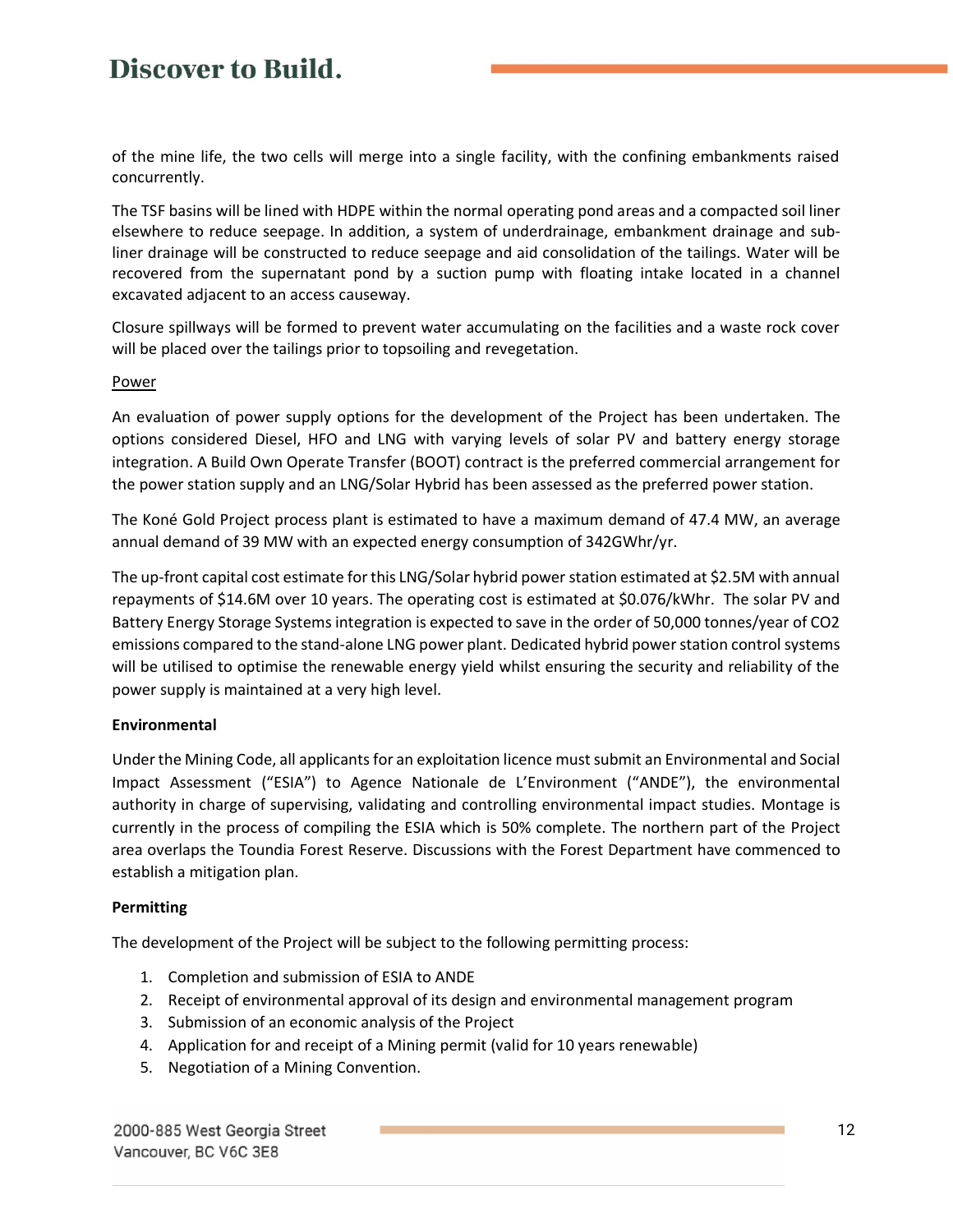Montage expects to commence the Mining Permit application in the near future and submit the Project ESIA for approval in October 2021. The Company notes that other projects in Côte d'Ivoire have received both environmental and mining permits in a timely manner and expects that given the nature of and support for the project the final parts of the permitting process can be completed in Q1/2022.

### **Capital Costs Summary**

<span id="page-12-0"></span>The capital cost estimate is summarized i[n Table 5](#page-12-0) an[d Table 6.](#page-12-1) The initial project capital cost is estimated at \$489.9 M, including a contingency allowance of \$65.1M.

| <b>Main Area</b>                  | Value (\$M) |
|-----------------------------------|-------------|
| <b>Pre-Production Mining</b>      | \$32.0      |
| <b>Treatment Plant</b>            | \$263.3     |
| Power                             | \$2.5       |
| <b>Tailings and Water Storage</b> | \$53.7      |
| Camp                              | \$1.5       |
| EPCM                              | \$40.2      |
| <b>Owners Costs</b>               | \$31.6      |
| <b>Subtotal</b>                   | \$424.8     |
| Contingency                       | \$65.1      |
| <b>Grand Total</b>                | \$489.9     |

**Table 5 – Pre-Production Capital Cost Estimate Summary (+20/-10%)**

The duration of the detailed design and construction phase of the Project has been estimated to be 27 months. The site accommodation camp size has been selected, by taking the manning demands for the various overlapping activities into account and the use of local villages.

<span id="page-12-1"></span>The total LOM capital cost is estimated at \$934.8M, including sustaining capital costs of \$444.9M, as shown in [Table 6.](#page-12-1) The LNG power plant and the camp will be financed under a Build Own Operate Transfer (BOOT) contract. The duration of the contract will be 10 and 5 years respectively.

| Table 6 – Sustaining Capital Cost Estimate Summary (+20/-10%) |  |  |  |
|---------------------------------------------------------------|--|--|--|
|---------------------------------------------------------------|--|--|--|

| <b>Main Area</b>                 | Value (\$M) |
|----------------------------------|-------------|
| Camp                             | \$4.5       |
| Power                            | \$140.4     |
| <b>Tailings Storage Facility</b> | \$205.8     |
| <b>Process Plant</b>             | \$27.5      |
| Closure                          | \$66.6      |
| <b>Grand Total</b>               |             |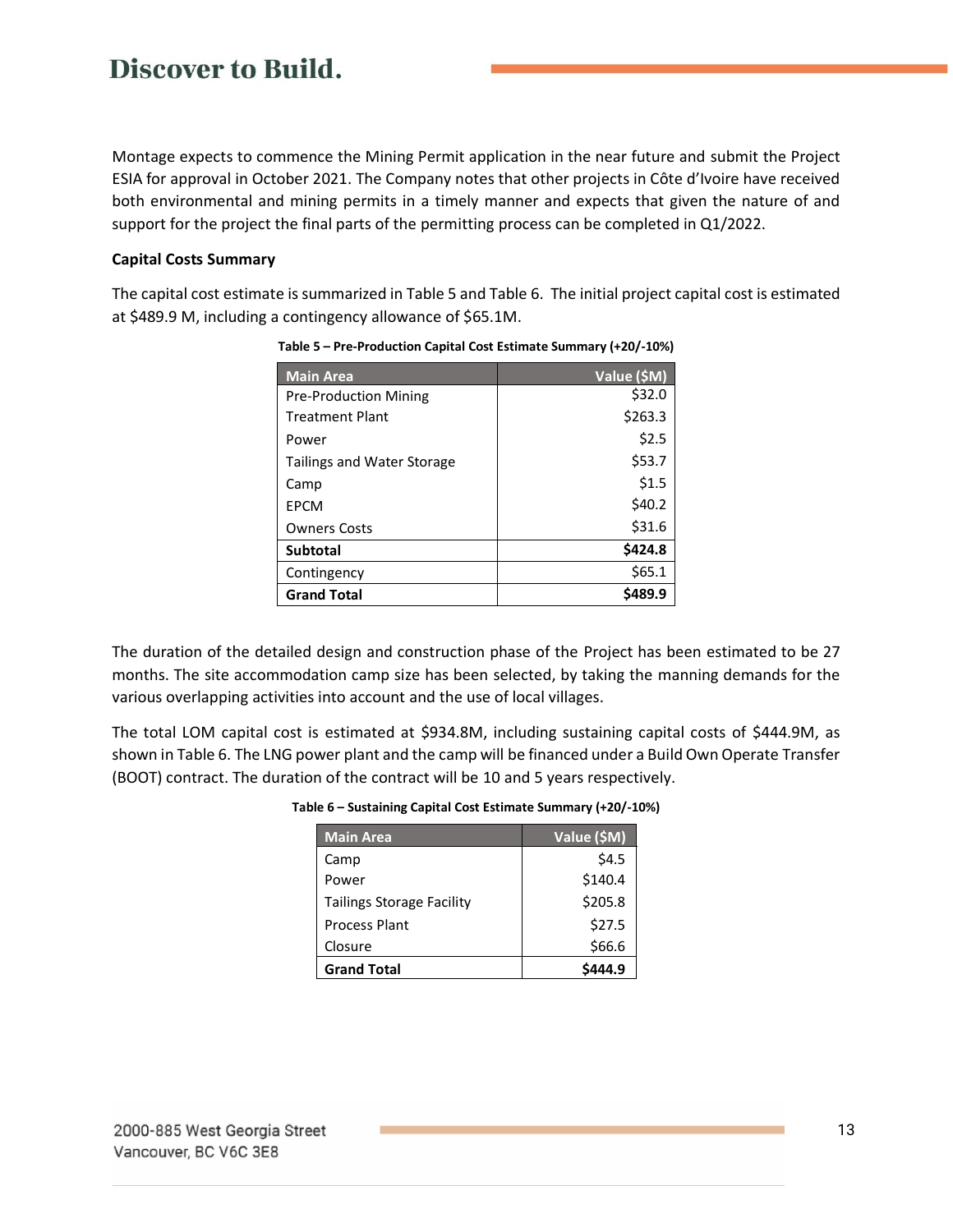### **Operating Costs Summary**

<span id="page-13-0"></span>Contract open pit mining costs were derived from first principles based on equipment required and include pit and dump operations, road maintenance, mine supervision and technical services cost. The average open pit operating cost (\$/t mined) is shown in [Table 7](#page-13-0) . A diesel price of \$0.75/l was used.

|         | Mineralized Rock ' | <b>Waste Rock</b> | <b>Total Rock</b> |
|---------|--------------------|-------------------|-------------------|
|         | (\$/t)             | (5/t)             | (5/t)             |
| Average | \$3.19             | \$2.58            | \$2.90            |

### **Table 7 – Mining Costs**

Process operating costs have been developed for each major domain. Operating costs were developed using the plant parameters specified in the process design criteria. [Table 8](#page-13-1) presents the operating cost summary by material type. In addition to the processing costs, LOM rehandle costs equate to \$0.40/t processed.

| Table 8 – Process Operating Cost per Material Type (+20/-10%) |  |                                  |  |  |
|---------------------------------------------------------------|--|----------------------------------|--|--|
|                                                               |  | Variable Processing Costs (\$/t) |  |  |
|                                                               |  |                                  |  |  |

<span id="page-13-1"></span>

|         |                                                   | Variable Processing Costs (\$/t) |                            |        | Total  |  |
|---------|---------------------------------------------------|----------------------------------|----------------------------|--------|--------|--|
|         | Annual<br><b>Fixed Processing Costs</b><br>(SM/y) | Oxide                            | Fresh<br><b>Transition</b> |        |        |  |
| Average | \$11.7                                            | \$4.74                           | \$4.32                     | \$5.90 | \$6.80 |  |

Total fixed general and administration ("G&A") costs are estimated at \$9.4M annually, these are in addition to the \$11.7M in annual fixed processing costs shown in [Table 8.](#page-13-1)

<span id="page-13-2"></span>[Table 9](#page-13-2) shows the LOM total cash cost and all-in sustaining costs calculated both on a \$/payable ounce and \$/tonne processed basis.

### **Table 9 – Cash Cost and Unit Cost Summary (using \$1,600/oz gold price)**

|                                | <b>LOM</b>      | <b>LOM</b>       |
|--------------------------------|-----------------|------------------|
| <b>Description</b>             | (\$/payable oz) | (\$/t processed) |
| Mining                         | \$290           | \$5.39           |
| Processing                     | \$387           | \$7.20           |
| G&A                            | \$46            | \$0.86           |
| Royalties                      | \$104           | \$1.93           |
| <b>Total Cash Cost</b>         | \$827           | \$15.39          |
| <b>Sustaining Capital</b>      | \$126           | \$2.35           |
| Closure                        | \$22            | \$0.41           |
| <b>All-in Sustaining Costs</b> | \$975           | \$18.15          |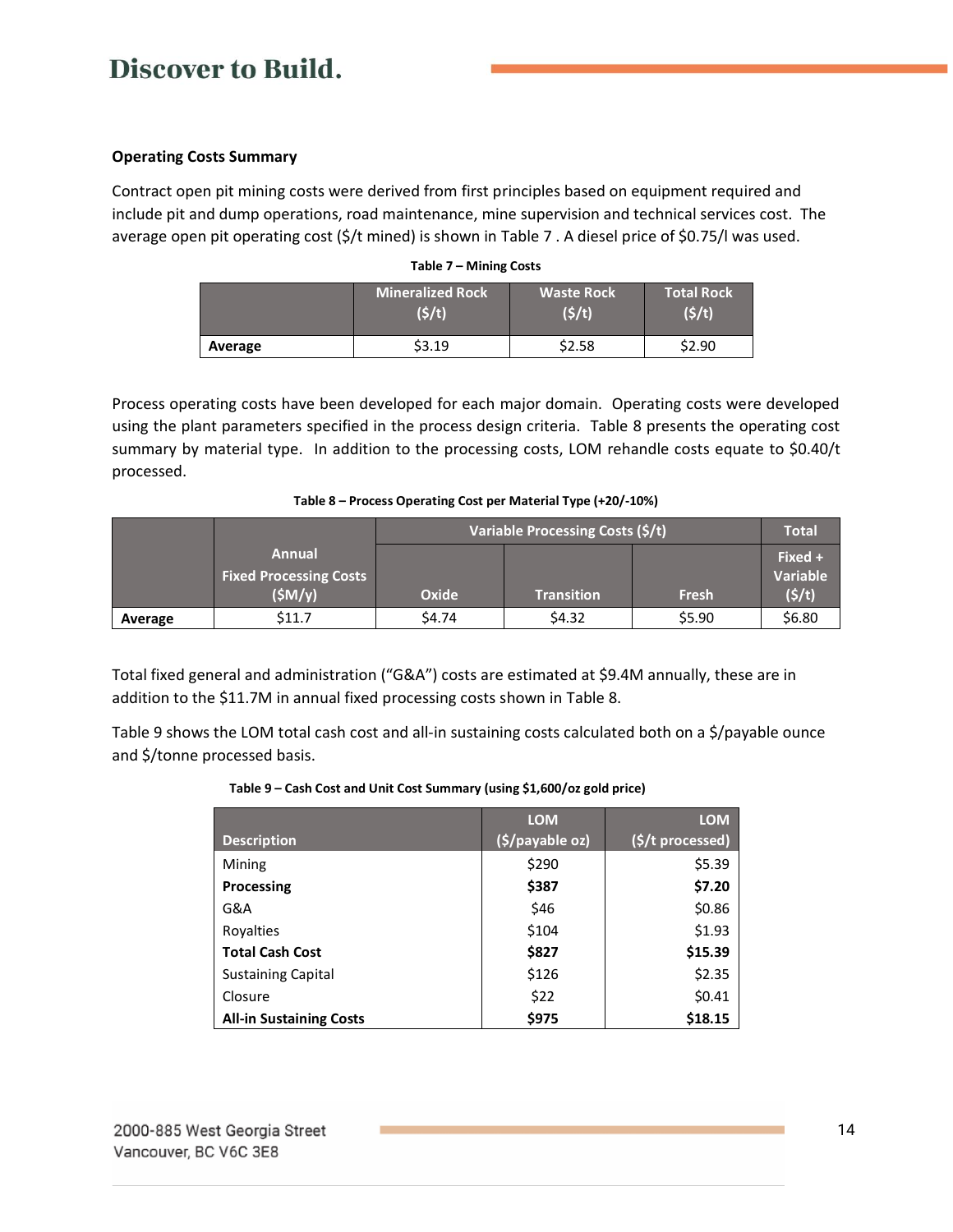### **Financial Analysis**

An economic analysis has been carried out for the Project using a cash flow model. The model has been constructed using annual cash flows taking into account annual processed tonnages and grades for the CIP feed, process recoveries, metal prices, operating costs and refining charges, royalties and capital expenditures (both initial and sustaining). A payable factor of 99.5% has been assumed for purposes of gold sales.

The financial analysis used a base price of \$1,600 per ounce. The financial assessment of the Project is carried out on a "100% equity" basis and the debt and equity sources of capital funds are ignored. No provision has been made for the effects of inflation. Current Côte d'Ivoire tax regulations are applied to assess the tax liabilities. Discounting and IRR calculations has been applied mid year from the first year of operation using a 5% discount rate and pre-production capital is deducted on an undiscounted basis. A detailed annual summary cash flow model is provided in [Appendix 2](#page-19-0) of this release.

## **Sensitivity Analysis**

[Table 10](#page-14-0) shows the Project sensitivity of the NPV, IRR, Cash Cost and AISC with gold price.

<span id="page-14-0"></span>

|                              |               | Gold Price (\$/oz) |         |           |         |         |         |         |  |  |  |  |  |  |
|------------------------------|---------------|--------------------|---------|-----------|---------|---------|---------|---------|--|--|--|--|--|--|
| <b>Metric</b>                | <b>Units</b>  | \$1,400            | \$1,500 | $$1,540*$ | \$1,600 | \$1,700 | \$1,850 | \$2,000 |  |  |  |  |  |  |
| NPV <sub>5%</sub>            | \$M           | \$337              | \$495   | \$558     | \$652   | \$781   | \$1,015 | \$1,249 |  |  |  |  |  |  |
| <b>IRR</b>                   | %             | 18.5%              | 24.7%   | 27.2%     | 30.9%   | 36.1%   | 45.8%   | 55.9%   |  |  |  |  |  |  |
| Total Cash Cost <sup>1</sup> | \$/payable oz | \$814              | \$821   | \$823     | \$827   | \$851   | \$862   | \$873   |  |  |  |  |  |  |
| AISC <sup>1</sup>            | \$/payable oz | \$962              | \$969   | \$972     | \$975   | \$999   | \$1,010 | \$1,021 |  |  |  |  |  |  |
| Payback                      | vears         | 4.9                | 3.2     | 3.0       | 2.8     | 2.5     | 2.2     | 2.0     |  |  |  |  |  |  |

### **Table 10 – Project Sensitivity**

\* Three-year trailing average

### **Opportunities**

A number of potential opportunities to improve the economics of the Koné Gold Project have been identified:

- Expansion of the current open pits through further resource development both below and on strike from the current Mineral Resource.
- Infill drilling currently in process is developing knowledge of the controls on the higher grade components of the Koné deposit which will be targeted with future drilling.
- The wider Koné Gold Project area and Montage Permit applications to the north host over 100km strike extent of regional scale mineralised structures which are as yet untested. These areas have the potential through further exploration to add satellite deposits to the current mine life.
- Further geotechnical investigations to pit slopes.
- Optimise mine design and scheduling in the Feasibility Study phase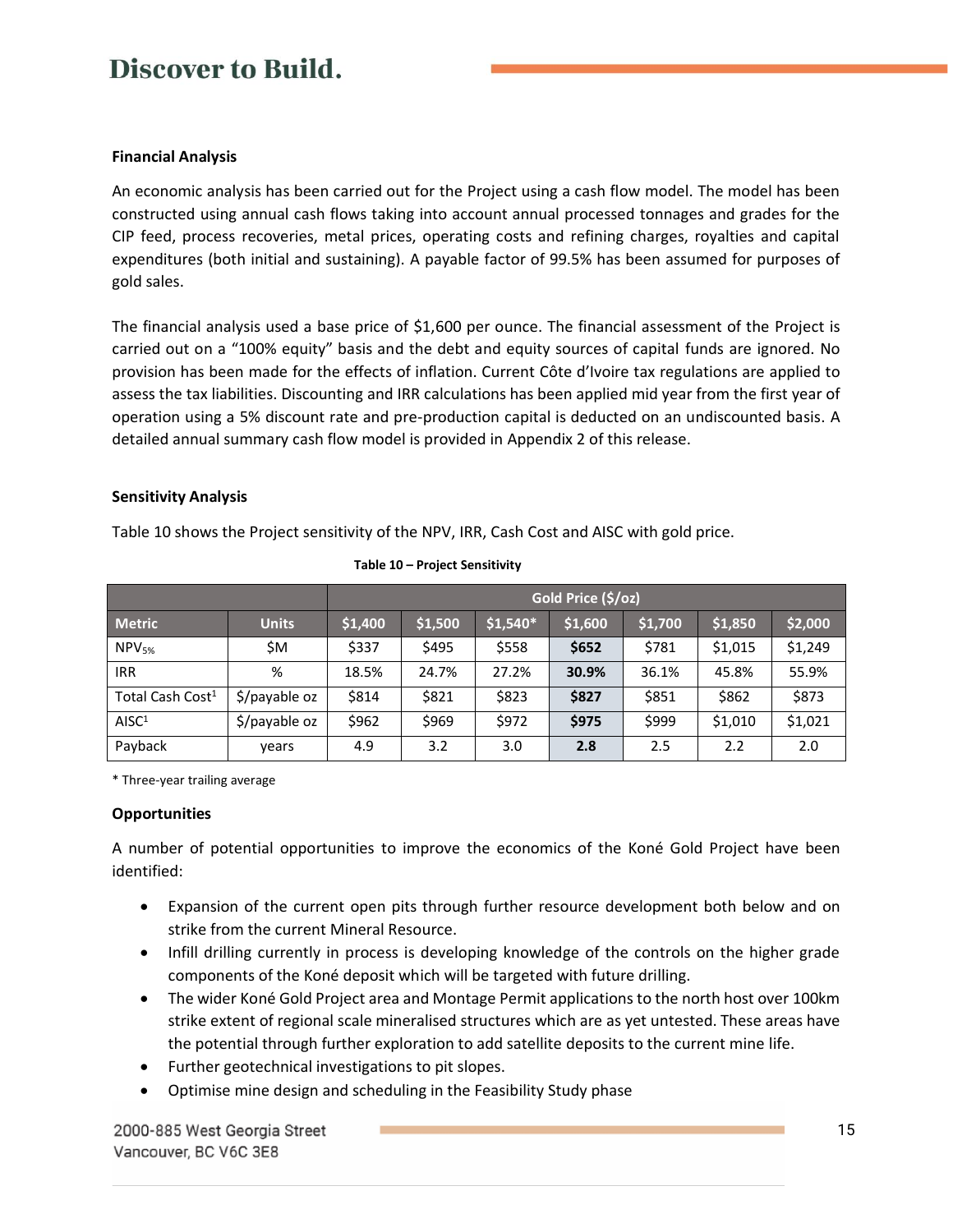- Further metallurgical test work to confirm recoveries, reagent consumption and flowsheet design.
- Continue to engage with stakeholders to maintain ease of Project implementation

The Company is well advanced with the next phase of the project and is on schedule to complete the Feasibility Study by year end.

### **Koné Gold Project Preliminary Economic Assessment Presentation**

A presentation and webcast discussing the Koné Gold Project PEA results will be available on the Company's website at [www.montagegoldcorp.com.](http://www.montagegoldcorp.com/)

#### **Notes:**

1. Cash costs per payable ounce, AISC per payable ounce, and EBITDA are non-GAAP financial measures. Please see "Cautionary Note Regarding Non-GAAP Measures". AISC per payable ounce includes all mining costs, processing costs, mine level G&A, royalties, sustaining capital and closure costs. Cash costs per payable ounce includes all mining costs, processing costs, mine level G&A, and royalties. EBITDA includes revenues less selling costs, less all mining costs, processing costs, mine level G&A, and royalties.

### **ABOUT MONTAGE GOLD CORP.**

**Montage Gold Corp. (TSXV:MAU)** is a Canadian-based precious metals exploration and development company focused on opportunities in Côte d'Ivoire. The Company's flagship property is the Koné Gold Project, located in northwest Côte d'Ivoire, which currently hosts an Inferred Mineral Resource of 123Mt grading 0.80 g/t for 3.16Moz of gold, based on a 0.4 g/t cutoff grade. Montage has a management team and board with significant experience in discovering and developing gold deposits in Africa. The Company is rapidly progressing work programs at the Koné Gold Project towards completion of a Feasibility Study by the end of 2021.

### **QUALIFIED PERSONS STATEMENT**

The technical contents of this release have been approved by the following Qualified Persons pursuant to National Instrument 43-101:

- Geoff Duckworth: Lycopodium Minerals Pty Ltd.
- Jonathon Abbott: Consulting Geologist, MPR Geological Consultants Pty Ltd.
- Mike Hallewell: Consultant, MPH Minerals Consultancy Ltd.
- Pieter Labuschagne: Consultant, GCS (Pty) Ltd.
- Carl Nicholas: Consultant, Mineesia Ltd.
- Chris Reardon: Orca Gold Inc
- Ed Tuplin: Consultant, Knight Piésold Pty Ltd.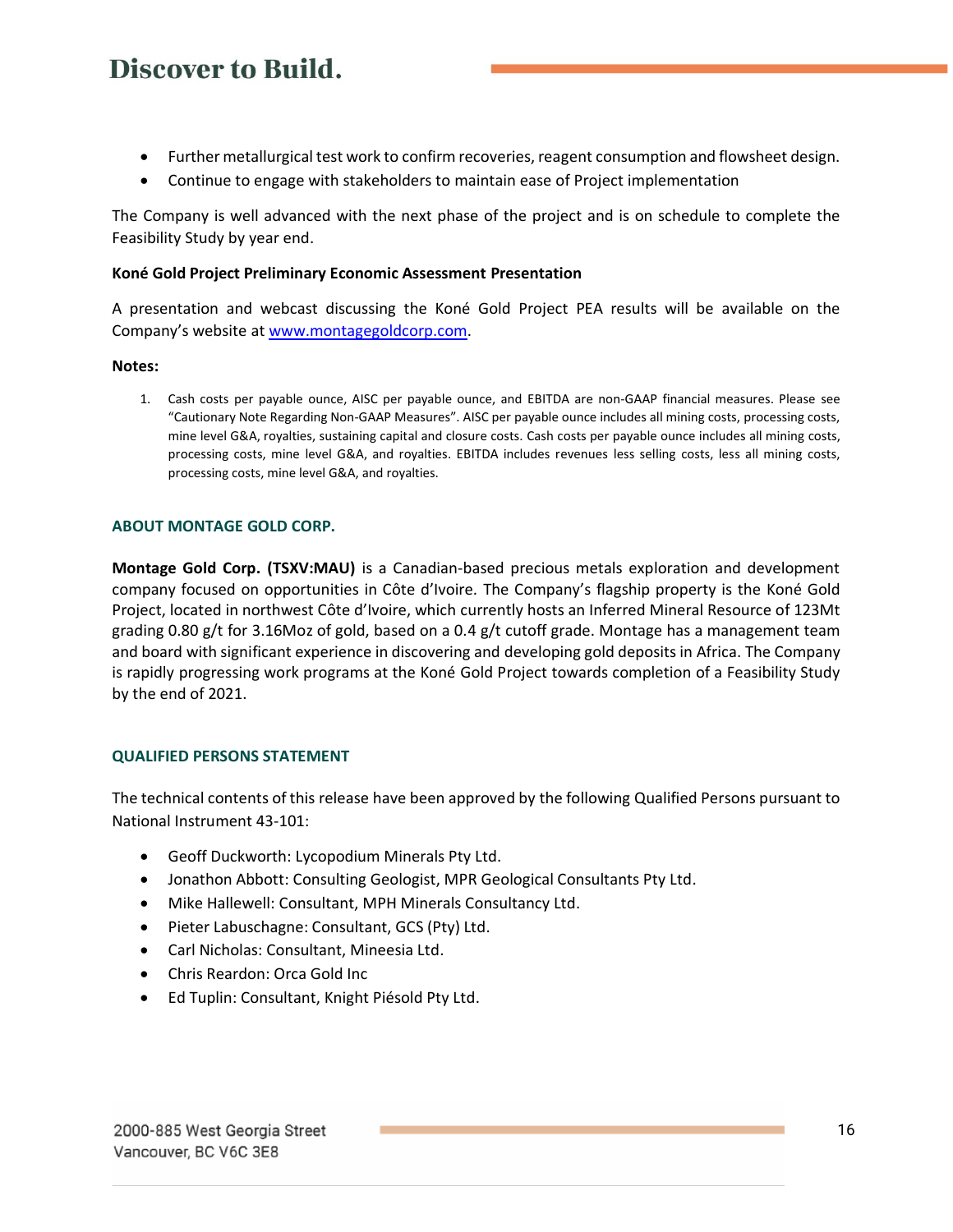#### **NATIONAL INSTRUMENT 43-101 TECHNICAL REPORT**

A technical report for the Koné Gold Project will be prepared in accordance with National Instrument 43- 101 and will be filed on SEDAR at www.sedar.com and on the Company's website at www.montagegoldcorp.com within 45 days of this news release. Readers are encouraged to read the technical report in its entirety, including all qualifications, assumptions and exclusions that relate to the details summarized in this news release. The technical report is intended to be read as a whole, and sections should not be read or relied upon out of context.

**CONTACT INFORMATION Hugh Stuart** *Chief Executive Officer* [hstuart@montagegoldcorp.com](mailto:hstuart@montagegoldcorp.com)

**Adam Spencer** *Executive Vice President, Corporate Development* [aspencer@montagegoldcorp.com](mailto:aspencer@montagegoldcorp.com) mobile: +1 (416) 804-9032

*Neither the TSX Venture Exchange nor its Regulation Services Provider (as that term is defined in the policies of the TSX Venture Exchange) accepts responsibility for the adequacy or accuracy of this release.*

#### **FORWARD LOOKING STATEMENTS**

This press release contains certain forward-looking information and forward-looking statements within the meaning of Canadian securities legislation (collectively, "Forward-looking Statements"). All statements, other than statements of historical fact, constitute Forward-looking Statements. Words such as "will", "intends", "proposed" and "expects" or similar expressions are intended to identify Forwardlooking Statements. Forward looking Statements in this press release include statements related to the Company's resource properties, and the Company's plans, focus and objectives. Forward-looking Statements involve various risks and uncertainties and are based on certain factors and assumptions. There can be no assurance that such statements will prove to be accurate, and actual results and future events could differ materially from those anticipated in such statements. Important factors that could cause actual results to differ materially from the Company's expectations include uncertainties related to fluctuations in gold and other commodity prices, uncertainties inherent in the exploration of mineral properties, the impact and progression of the COVID-19 pandemic and other risk factors set forth in the Company's final prospectus under the heading "Risk Factors". The Company undertakes no obligation to update or revise any Forward-looking Statements, whether as a result of new information, future events or otherwise, except as may be required by law. New factors emerge from time to time, and it is not possible for Montage to predict all of them, or assess the impact of each such factor or the extent to which any factor, or combination of factors, may cause results to differ materially from those contained in any Forward-looking Statement. Any Forward-looking Statements contained in this press release are expressly qualified in their entirety by this cautionary statement.

#### **NON-GAAP MEASURES**

This news release includes certain terms or performance measures commonly used in the mining industry that are not defined under International Financial Reporting Standards ("IFRS"), including EBITDA, cash costs and AISC per payable ounce of gold sold. Non-GAAP measures do not have any standardized meaning prescribed under IFRS and, therefore, they may not be comparable to similar measures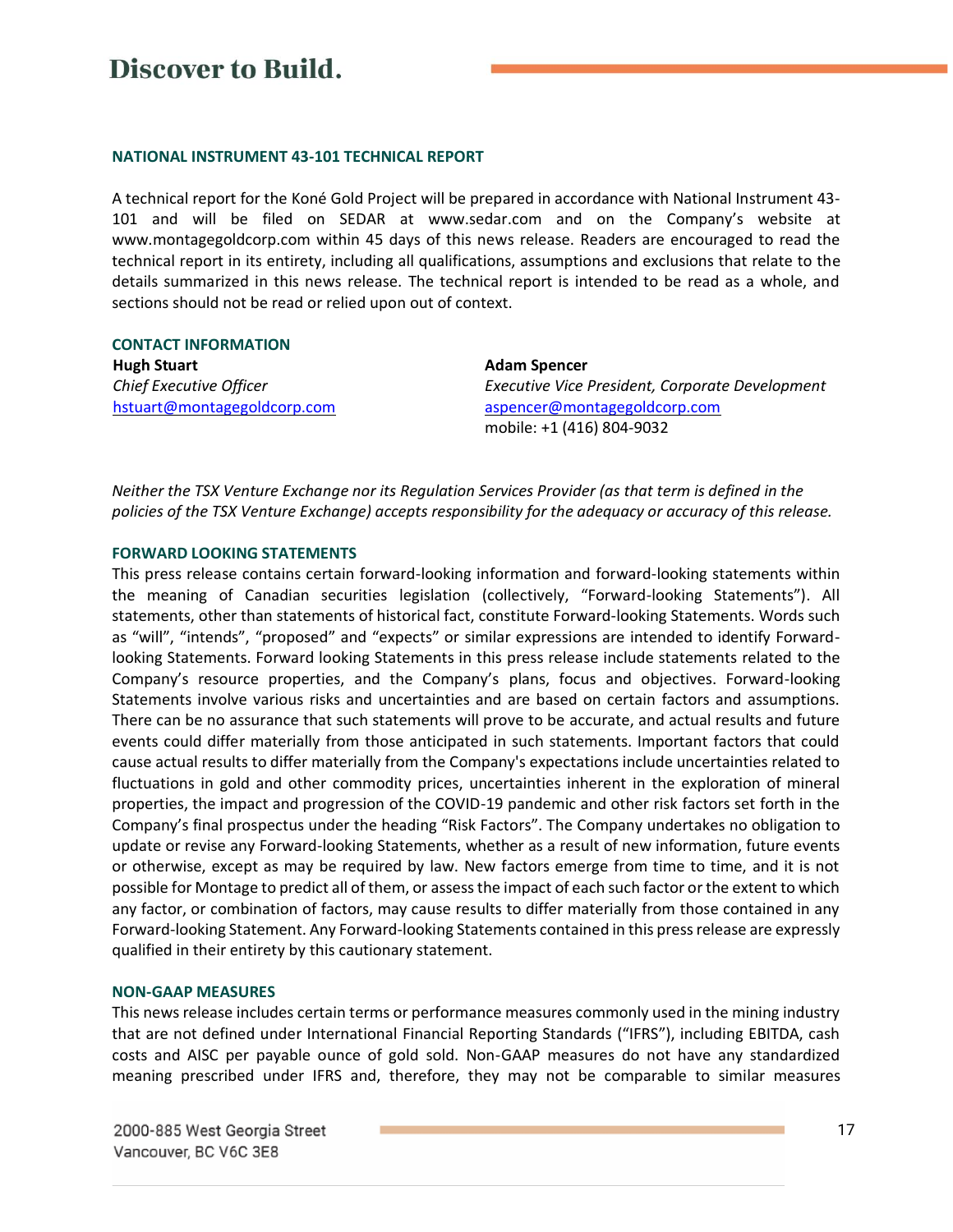employed by other companies. We believe that, in addition to conventional measures prepared in accordance with IFRS, certain investors use this information to evaluate our performance. The data presented is intended to provide additional information and should not be considered in isolation or as a substitute for measures of performance prepared in accordance with IFRS. Readers should also refer to our management's discussion and analysis, available under our corporate profile at www.sedar.com for a more detailed discussion of how we calculate such measures.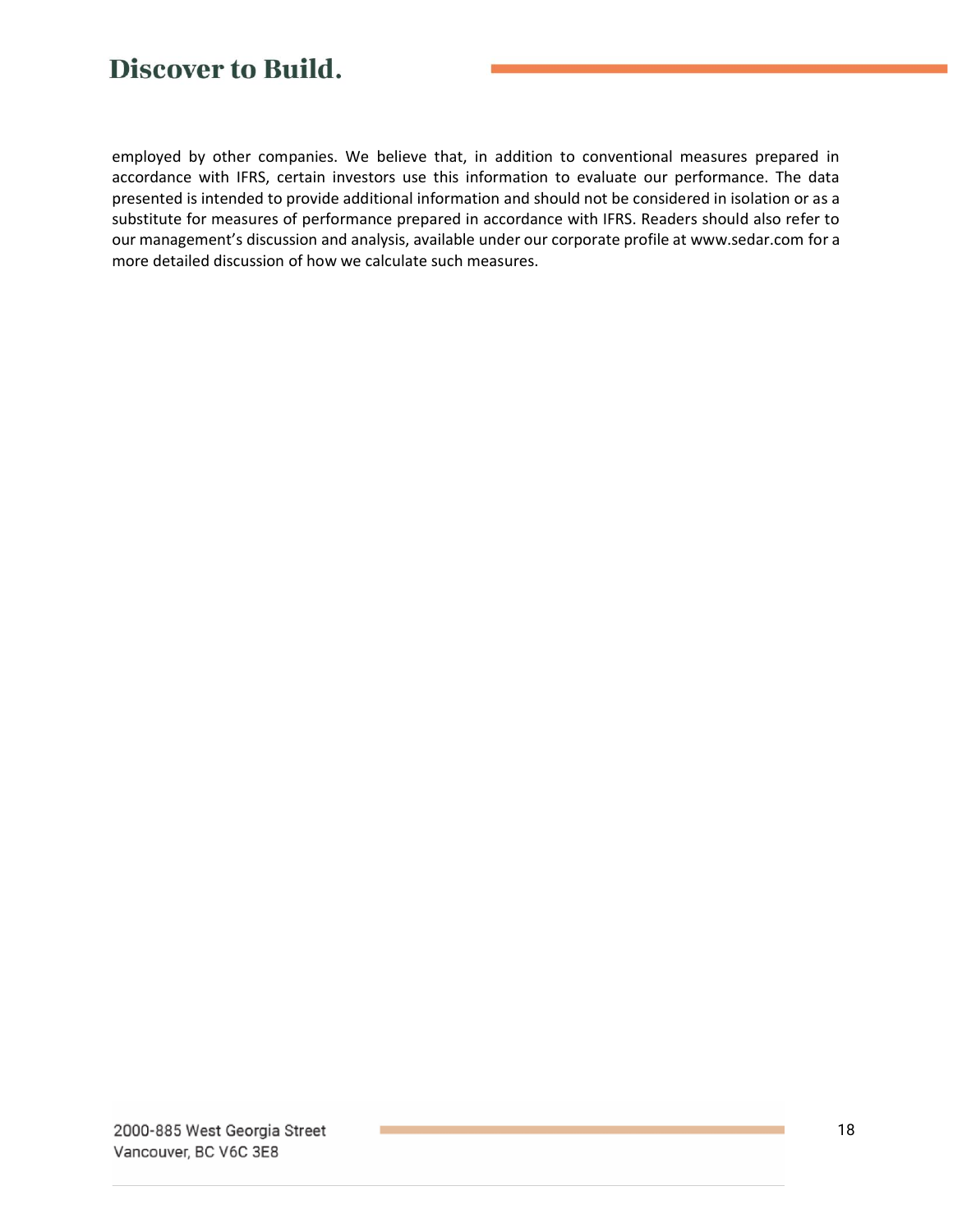#### **Appendix 1 – Annual Mining and Processing Schedule**

<span id="page-18-0"></span>

|                                  |              |                  | Pre-                     |                          |        |                          |        |        |                          |        |                          |       |       |                |                                                        |       |       |       |
|----------------------------------|--------------|------------------|--------------------------|--------------------------|--------|--------------------------|--------|--------|--------------------------|--------|--------------------------|-------|-------|----------------|--------------------------------------------------------|-------|-------|-------|
| <b>Description</b>               | <b>Units</b> | <b>Total/Avg</b> | Production               | Year 1                   | Year 2 | Year <sub>3</sub>        | Year 4 | Year 5 | Year 6                   | Year 7 | Year 8                   |       |       |                | Year 9 Year 10 Year 11 Year 12 Year 13 Year 14 Year 15 |       |       |       |
| <b>Material Mining</b>           |              |                  |                          |                          |        |                          |        |        |                          |        |                          |       |       |                |                                                        |       |       |       |
| South Pit                        | Mt           | 153.3            | 6.1                      | 15.2                     | 21.4   | 20.1                     | 14.5   | 9.8    | 15.5                     | 16.2   | 15.1                     | 19.4  |       |                |                                                        |       |       |       |
| South Pit Grade                  | Au g/t       | 0.66             | 0.70                     | 0.70                     | 0.70   | 0.73                     | 0.58   | 0.56   | 0.59                     | 0.62   | 0.61                     | 0.72  |       |                |                                                        |       |       |       |
| North Pit                        | Mt           | 7.7              |                          |                          |        |                          | 1.0    | 1.4    | 1.5                      | 1.3    | 2.5                      | 0.1   |       |                |                                                        |       |       |       |
| North Pit Grade                  | Au g/t       | 0.50             |                          |                          |        |                          | 0.40   | 0.44   | 0.47                     | 0.49   | 0.59                     | 0.75  |       |                |                                                        |       |       |       |
| <b>Total Material</b>            | Mt           | 161.1            | 6.1                      | 15.2                     | 21.4   | 20.1                     | 15.5   | 11.2   | 17.0                     | 17.4   | 17.6                     | 19.4  |       |                |                                                        |       |       |       |
| <b>Total Grade</b>               | Au g/t       | 0.65             | 0.70                     | 0.70                     | 0.70   | 0.73                     | 0.57   | 0.55   | 0.58                     | 0.61   | 0.60                     | 0.72  |       |                |                                                        |       |       |       |
| <b>Waste Mining</b>              |              |                  |                          |                          |        |                          |        |        |                          |        |                          |       |       |                |                                                        |       |       |       |
| South Pit Waste                  | Mt           | 138.5            | 7.2                      | 15.3                     | 13.5   | 14.9                     | 16.3   | 21.6   | 15.9                     | 15.2   | 14.9                     | 3.6   |       |                |                                                        |       |       |       |
| North Pit Waste                  | Mt           | 11.1             | $\overline{\phantom{a}}$ | $\overline{\phantom{a}}$ |        | $\overline{a}$           | 2.0    | 2.2    | 2.1                      | 2.3    | 2.4                      | 0.0   |       |                |                                                        |       |       |       |
| <b>Total Waste</b>               | Mt           | 149.6            | 7.2                      | 15.3                     | 13.5   | 14.9                     | 18.3   | 23.7   | 18.0                     | 17.6   | 17.4                     | 3.6   |       |                |                                                        |       |       |       |
| <b>Strip Ratio</b>               | w:o          | 0.93             | 1.18                     | 1.01                     | 0.63   | 0.74                     | 1.18   | 2.11   | 1.06                     | 1.01   | 0.99                     | 0.19  |       |                |                                                        |       |       |       |
| <b>Stockpile Rehandle</b>        | Mt           | 73.9             |                          | 1.7                      | 0.8    | 0.5                      | 0.8    | 5.4    | 0.3                      | 0.2    | 0.4                      | 0.4   | 11.0  | 11.0           | 11.0                                                   | 11.0  | 11.0  | 8.2   |
| Processing                       |              |                  |                          |                          |        |                          |        |        |                          |        |                          |       |       |                |                                                        |       |       |       |
| Oxide                            | Mt           | 12.4             | $\overline{\phantom{a}}$ | 1.5                      | 1.1    | 0.5                      | 1.0    | 0.1    | 0.3                      | 0.1    | 0.4                      | 0.4   | 0.4   | 0.4            | 1.6                                                    | 1.7   | 1.7   | 1.2   |
| Oxide Grade                      | Au g/t       | 0.56             | $\sim$                   | 0.98                     | 0.97   | 0.97                     | 0.61   | 0.73   | 0.46                     | 0.43   | 0.40                     | 0.40  | 0.40  | 0.40           | 0.39                                                   | 0.39  | 0.39  | 0.39  |
| Transition                       | Mt           | 8.6              | $\overline{\phantom{a}}$ | 2.6                      | 0.1    | $\overline{\phantom{a}}$ | 0.6    | 0.2    | $\overline{\phantom{a}}$ | 0.1    | $\overline{\phantom{0}}$ |       | 1.0   | $\overline{a}$ |                                                        |       |       | 4.1   |
| <b>Transition Grade</b>          | Au g/t       | 0.57             |                          | 0.87                     | 1.00   | $\overline{\phantom{a}}$ | 0.70   | 0.60   | $\overline{a}$           | 0.72   | $\overline{\phantom{a}}$ |       | 0.41  |                |                                                        |       |       | 0.37  |
| Fresh                            | Mt           | 140.0            |                          | 5.8                      | 9.8    | 10.5                     | 9.5    | 10.7   | 10.7                     | 10.8   | 10.5                     | 10.5  | 9.6   | 10.6           | 9.4                                                    | 9.4   | 9.3   | 2.9   |
| Fresh Grade                      | Au g/t       | 0.66             |                          | 0.91                     | 0.95   | 0.96                     | 0.69   | 0.59   | 0.67                     | 0.73   | 0.71                     | 0.95  | 0.45  | 0.45           | 0.45                                                   | 0.45  | 0.44  | 0.42  |
| <b>Total Processed</b>           | Mt           | 161.1            |                          | 9.9                      | 11.0   | 11.0                     | 11.0   | 11.0   | 11.0                     | 11.0   | 11.0                     | 11.0  | 11.0  | 11.0           | 11.0                                                   | 11.0  | 11.0  | 8.2   |
| <b>Total Grade</b>               | Au g/t       | 0.65             |                          | 0.91                     | 0.96   | 0.96                     | 0.68   | 0.59   | 0.66                     | 0.73   | 0.70                     | 0.92  | 0.45  | 0.45           | 0.44                                                   | 0.44  | 0.43  | 0.39  |
| <b>Production and Recoveries</b> |              |                  |                          |                          |        |                          |        |        |                          |        |                          |       |       |                |                                                        |       |       |       |
| <b>Gold Production</b>           | koz          | 3,012            |                          | 265.4                    | 307.8  | 308.3                    | 216.9  | 183.7  | 209.3                    | 231.3  | 219.9                    | 295.7 | 137.9 | 138.5          | 136.7                                                  | 136.1 | 132.5 | 91.4  |
| <b>Processing Recoveries</b>     | %            | 89.4%            |                          | 91.6%                    | 91.1%  | 90.8%                    | 89.7%  | 88.3%  | 89.1%                    | 89.5%  | 89.4%                    | 90.6% | 86.9% | 86.6%          | 87.1%                                                  | 87.1% | 87.0% | 88.8% |